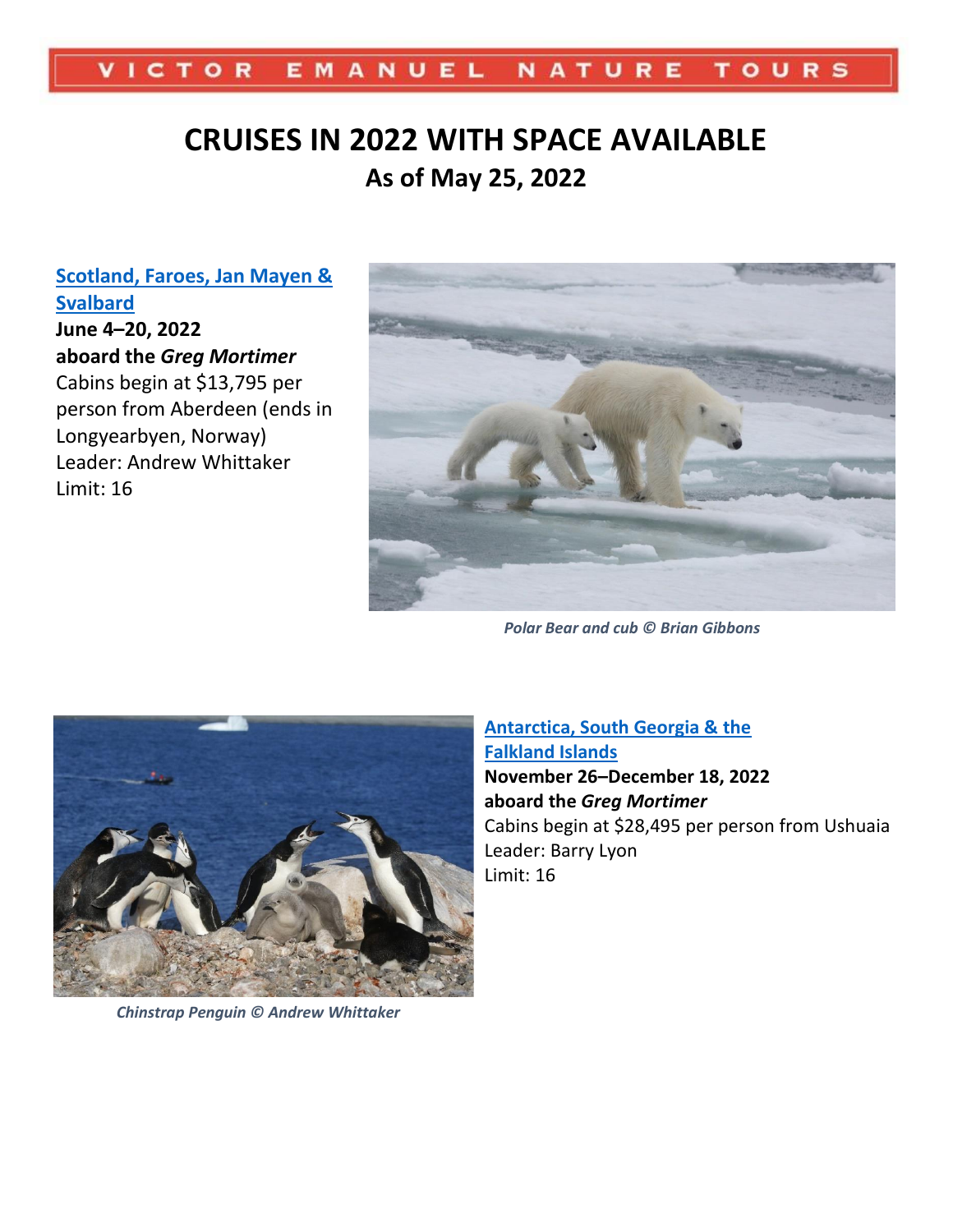#### **[South Georgia & Antarctica Odyssey](http://www.ventbird.com/tour-details/2A9B8334-5D3B-EC11-80F2-00155DFE7BD1/South-Georgia--Antarctica-Odyssey?referrer=cruises&p=1&gs=)**

**December 26, 2022–January 17, 2023 aboard the** *Greg Mortimer* Cabins begin at \$29,495 per person from Ushuaia Leader: Rick Wright Limit: 16



*Wandering Albatross © Andrew Whittaker*

## **DEPARTING IN 2023**

#### **[Amazon River Cruise](http://www.ventbird.com/tour-details/141603F3-707C-EB11-80DC-00155DFE7B9F/Amazon-River-Cruise?referrer=cruises&p=1&gs=)**



**A Birding & Natural History Odyssey January 26–February 5, 2023 aboard the** *Zafiro* Price TBA (cabins began at \$9,655 per person in 2022) from Lima Leaders: David Ascanio, Andrew Whittaker,

and Doris Valencia Limit: 31

*Spectacled Owl © David Ascanio*

#### **[The Lesser Antilles aboard the](http://www.ventbird.com/tour-details/6EC2BBF0-3CCD-EB11-80DD-00155DFE7B9F/The-Lesser-Antilles-Aboard-the-Sea-Cloud?referrer=cruises&p=1&gs=)** *Sea Cloud*

#### **February 16–24, 2023**

Price TBA (cabins began at \$9,795 per person in 2020) from Bridgetown Leaders: Victor Emanuel, Barry Lyon, David Ascanio, Larry Wolf & Peter Zika Limit: 53



*Antillean Crested Hummingbird © David Ascanio*